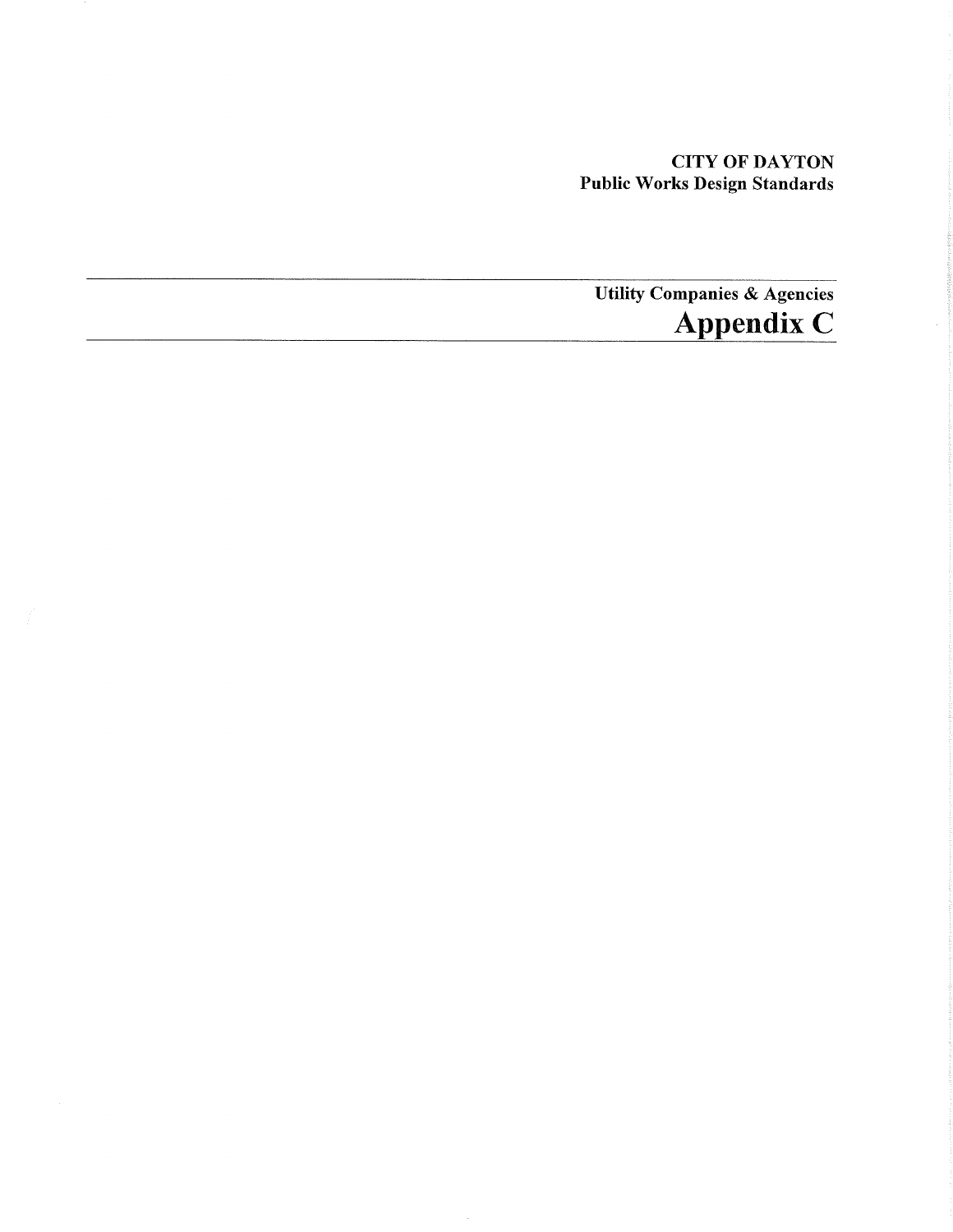$\label{eq:1} \mathcal{A} = \mathcal{A} \times \mathcal{A}$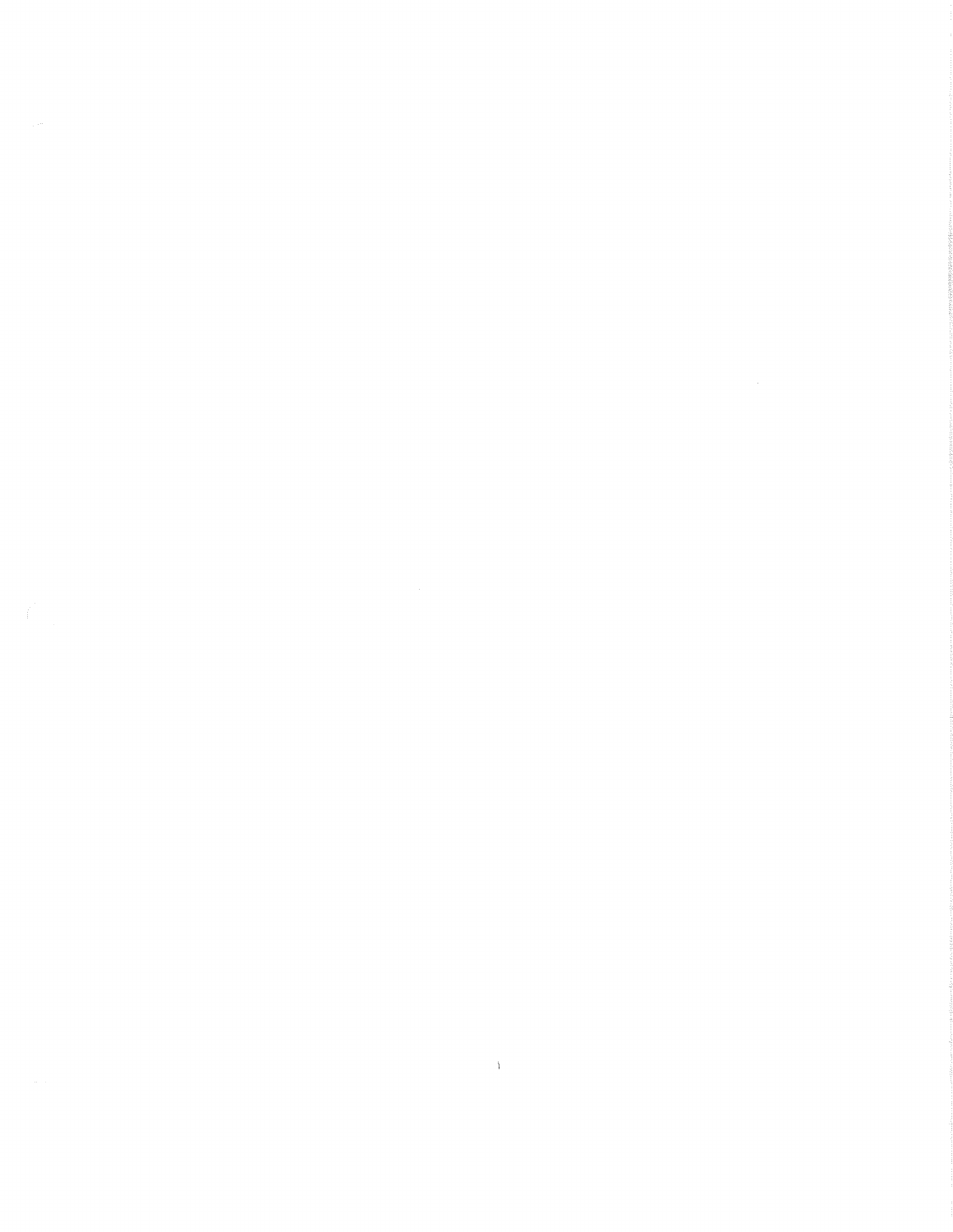## **UTILITY COMPANIES AND AGENCIES**

The following is a summary list of utility companies with utilities within the City, as well as public agencies with jurisdiction within the City. This summary is not necessarily complete or up to date, and is included solely for benefit of the developer, and is not intended to indicate all utilities or agencies which must be contacted or from which approvals must be obtained. As noted in the various sections of the PWDS, design and construction of improvements within the City must fully comply with the applicable rules and regulations of all applicable agencies, including but not limited to those listed below. In the event of discrepancies between these PWDS and applicable agency requirements, the more stringent requirements *(as determined by the Public Works Director)* shall apply.

| Category              | Utility/Agency                                                 | Phone#                 |
|-----------------------|----------------------------------------------------------------|------------------------|
| City Hall             | Dayton City Hall                                               | $(503) 864 - 2221$     |
| <b>City Utilities</b> | Dayton Public Works                                            | $(503) 864 - 2221$     |
| <b>City Engineer</b>  | <b>Westech Engineering</b>                                     | $(503) 585 - 2474$     |
| Fire Code Official    | Dayton Fire District                                           | $(503) 864 - 2221$     |
|                       |                                                                |                        |
| Gas                   | NW Natural Gas<br>(currently no gas service in Dayton)         | $(503)$ 585-6611 x8142 |
| Power                 | PGE                                                            | $(503)$ 463-6184       |
| Telephone             | Verizon                                                        | $(503) 644 - 9848$     |
| Fiber Optic           | Verizon                                                        | $(503) 644 - 9848$     |
| TV                    | Comcast                                                        | $(541)$ 230-0219       |
|                       |                                                                |                        |
| State Highway         | <b>ODOT</b> District 3                                         | $(503)$ 986-2874       |
| <b>County Roads</b>   | Yamhill County Public Works                                    | $(503)$ 434-7515       |
| <b>Sanitary Sewer</b> | Dept. of Environmental Quality (DEQ)<br><b>Western Region</b>  | $(503)$ 378-8240       |
| Water System          | Oregon Health Authority (OHA)<br>Drinking Water Services (DWS) | $(971)$ 673-0405       |
|                       |                                                                |                        |
| Schools               | Dayton School District, Facilities                             | 971-237-2044           |